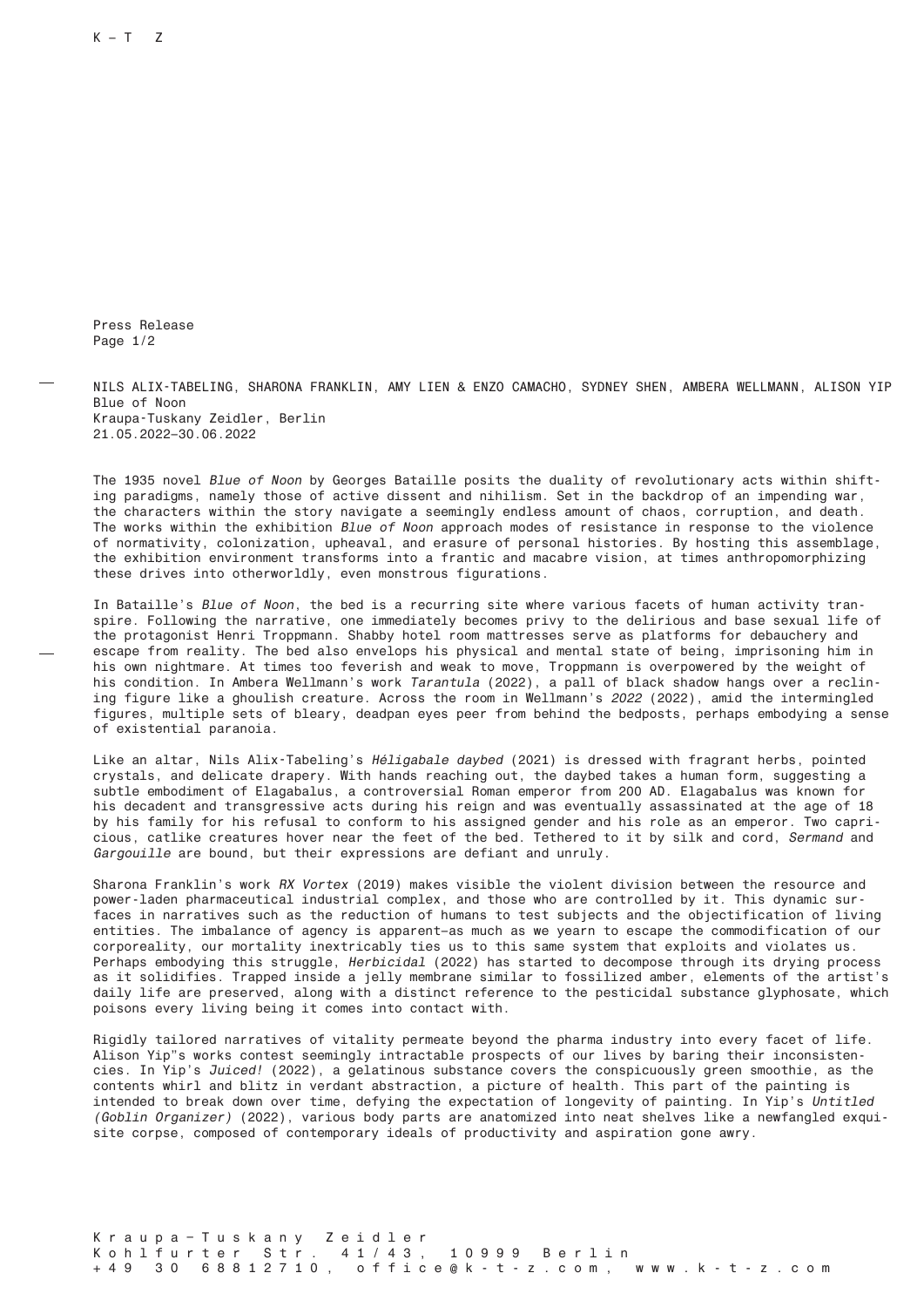$K - T$  Z

Press Release Page 2/2

Embodying the year of the Fire Monkey, which was predicted by astrologists to be characteristic of havoc, blood, impulsiveness, and inflammation, Amy Lien & Enzo Camacho's monkey king sculpture bears its organs outside, against its hollow, resinous body. Red strings thread through the center, as though linking strange clues, connecting a schema synthesized based on variously sourced organizing principles: from the rebellious monkey king's journey to enlightenment (according to popular Chinese mythology) to the conventional systems of Western medicine; from the left-right axis of political ideologies to the speculative numerology of art fairs. Two preliminary sketches for the monkey king abstract its form even further as its organs float outward and hang from plant-like stems.

Sydney Shen's Orfeo (2022) borrows the form of a 'shame fiddle', a historical instrument used to punish those convicted of petty crimes. Shen inlaid a toy labyrinth in this disciplinary device that, if worn, would be animated by the struggle of the bearer to break free, while the polished balls of carved dinosaur excrement trundled around in an endless maze. The absurdity of this device that traps and humiliates, coupled with an imposed incapacitation makes visible the physical and social consequences inflicted by the state. Perhaps this thwarted existential frustration is echoed in its title, Orfeo, a figure of tragedy that descends into the underworld only to return fruitlessly.

Blue of Noon is curated by Christina Gigliotti and Catherine Wang

Kraupa – Tuskany Zeidler Kohlfurter Str. 41/43, 10999 Berlin +49 30 68812710, office@k-t-z.com, www.k-t-z.com